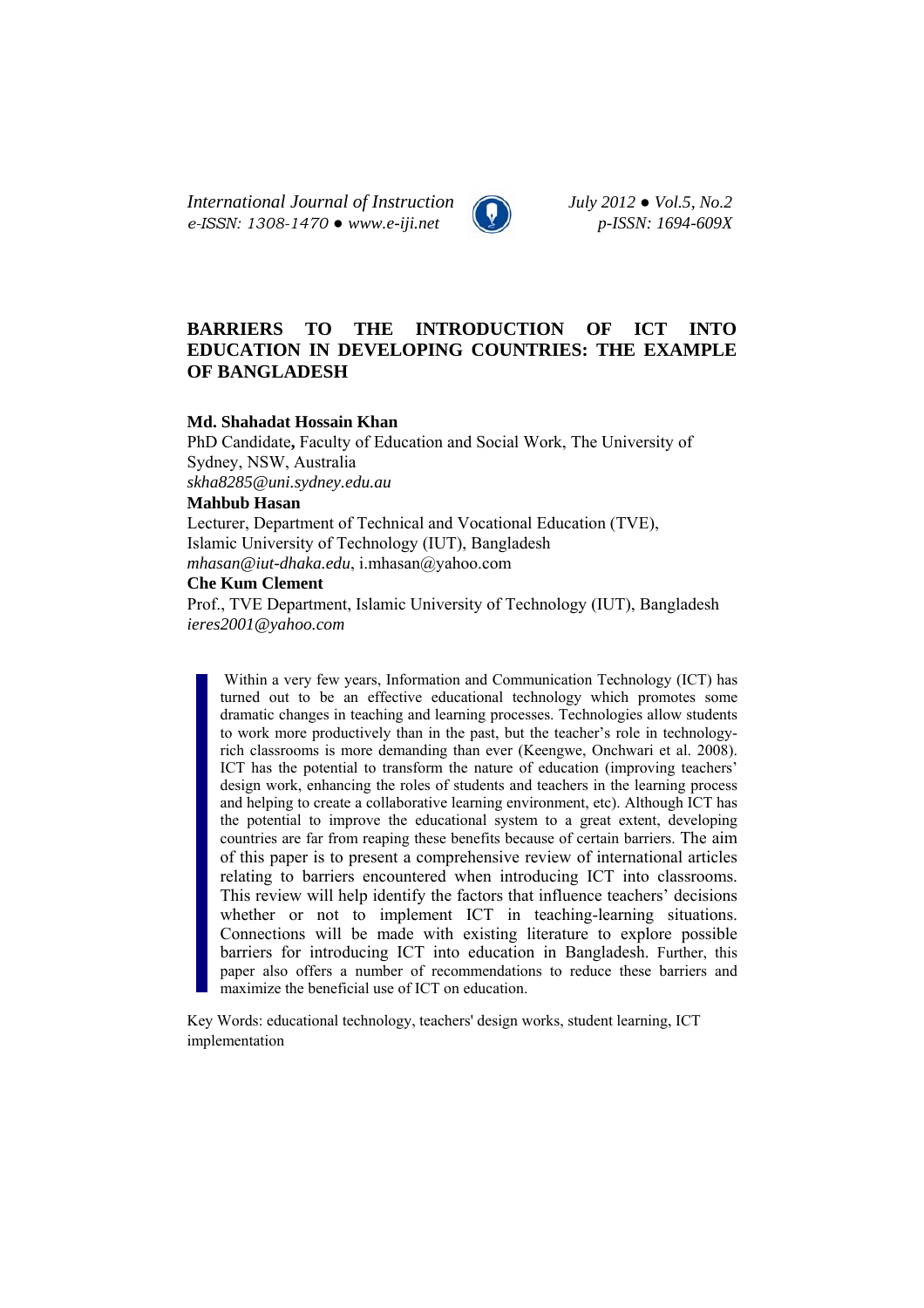## **INTRODUCTION**

The growth of information and communication technologies (ICT) has dramatically reshaped teaching and learning processes in higher education (Pulkkinen, 2007; Wood, 1995). ICT for education is more critical today than ever before since its growing power and capabilities are triggering a change in the learning environments available for education (Pajo & Wallace, 2001). The use of ICT offers powerful learning environments and can transform the learning and teaching process so that students can deal with knowledge in an active, self directed and constructive way (Volman & Van Eck, 2001; de Corte et al., 2003). At present ICT is considered as an important means to promote new methods of instruction (teaching and learning). It should be used to develop students' skills for cooperation, communication, problem solving and lifelong learning (Plomp et al., 1996; Voogt, 2003). Although computers and technology are prevalent throughout our society (Cuban, 2001), developing countries are far from reaping their benefits because of certain barriers.

The aim of this paper is to present a comprehensive review of international articles relating to barriers encountered when introducing ICT into classrooms. This review will help identify the factors that influence teachers' decisions whether or not to implement ICT in teaching-learning situations. Connections will be made with existing literature to explore possible barriers for introducing ICT into education in Bangladesh. Understanding the pedagogical, psychological and cognitive barriers to the successful use of information technology may be a vital precondition for improving the utilization of computers and other technological aids in the educational process (Benzie, 1995). It is hoped that this paper will be useful for the educators, policymakers and other decision makers who are directly involved in introducing ICT into education in Bangladesh

During the last two decades, the implementation of ICT in education has become an important topic in research on educational reform (Drent and Meelissen 2008). Research findings over the past two decades provide some evidence as to the positive effects of the use of information and communications technology (ICT) on pupils' learning (Mumtaz, 2000; Hattie, 2009). Sanyal (2001) states that there are four ways ICT can support basic education: (i) supporting education in schools, (ii) providing non-formal education for out-of-school children and adults, (iii) supporting pre-service distance education of teachers and their in-service professional development, and (iv) enhancing the management of schools. Sanyal (2001) makes a cautionary observation by quoting IIEP (1995), ''Putting computers in classrooms and wiring up schools does not of itself create exciting new learning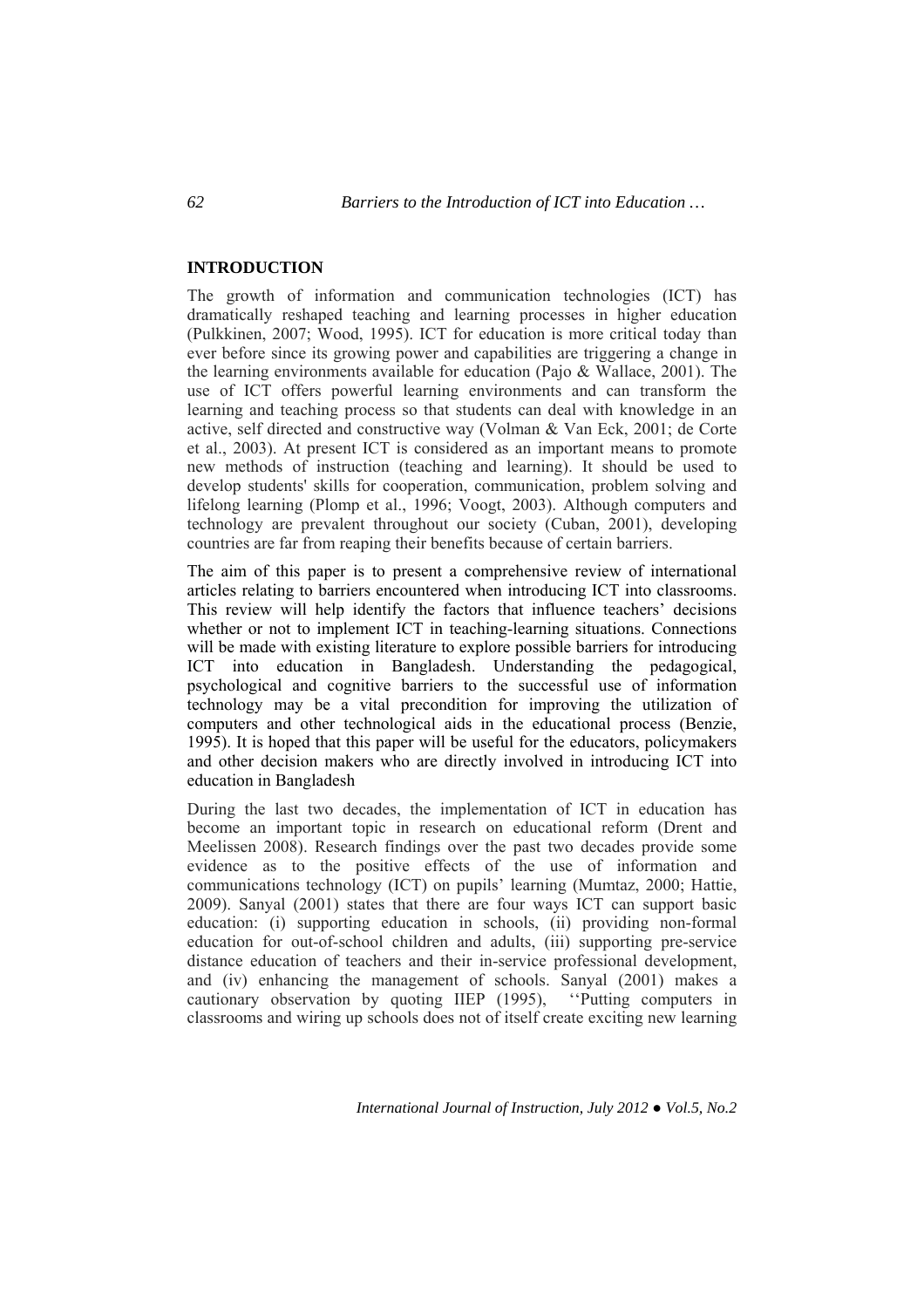situations that are about changing the ethos of classrooms and the culture of institutions''.

By adopting ICT, we can offer high quality education. Ehrmann (1994) identified four distinct faces of quality education, which can be supported by ICT: learning by doing, real time conversation, delayed time conversation and directed instruction. Hawkridge et al (1990) suggested that the use of ICT could improve performance, teaching, and administration, have a positive impact on education as a whole, and develop relevant skills in the disadvantaged communities - helping in liberation and transformation. The Dakar Framework for Action (World Education Forum, Dakar, Senegal, April 2000) also stressed the use of ICT for achieving 'Education For All' (EFA) goals and recommended, "ICT must be harnessed to support EFA goals at an affordable cost. These technologies have great potential for knowledge dissemination, effective learning and the development of more efficient education services."

Technology should be used as a tool to support educational objectives such as skills for searching and assessing information, cooperation, communication and problem solving - which are important for the preparation of children for the knowledge society (Drent and Meelissen 2008). Cox et al (1999) carried out a study examining the factors relating to the uptake of ICT in teaching. The results showed that the teachers who are already regular users of ICT have confidence in using ICT, perceive it to be useful for their personal work and for their teaching and plan to extend their use further in the future. The factors that were found to be the most important to these teachers in their teaching were: making the lessons more interesting, easier, more fun for them and their pupils, more diverse, more motivating for the pupils and more enjoyable. Additional, more personal, factors were: improving presentation of materials, allowing greater access to computers for personal use, giving more power to the teacher in the school, giving the teacher more prestige, making the teachers' administration more efficient and providing professional support through the Internet

ICT enhances higher education in a number of ways:

- It enables the effective storing/sorting of information, and can offer new fast ways of communication;
- It enables the reduction of information quantity towards a higher quality and better structure;
- It can be integrated into teaching and learning strategies and used to support relative learning theories; and
- ICT (computers, Inter and Intranet) can be used to create new types of interactive learning media for improved quality, equity, and access in higher education (Rosswall, 1999).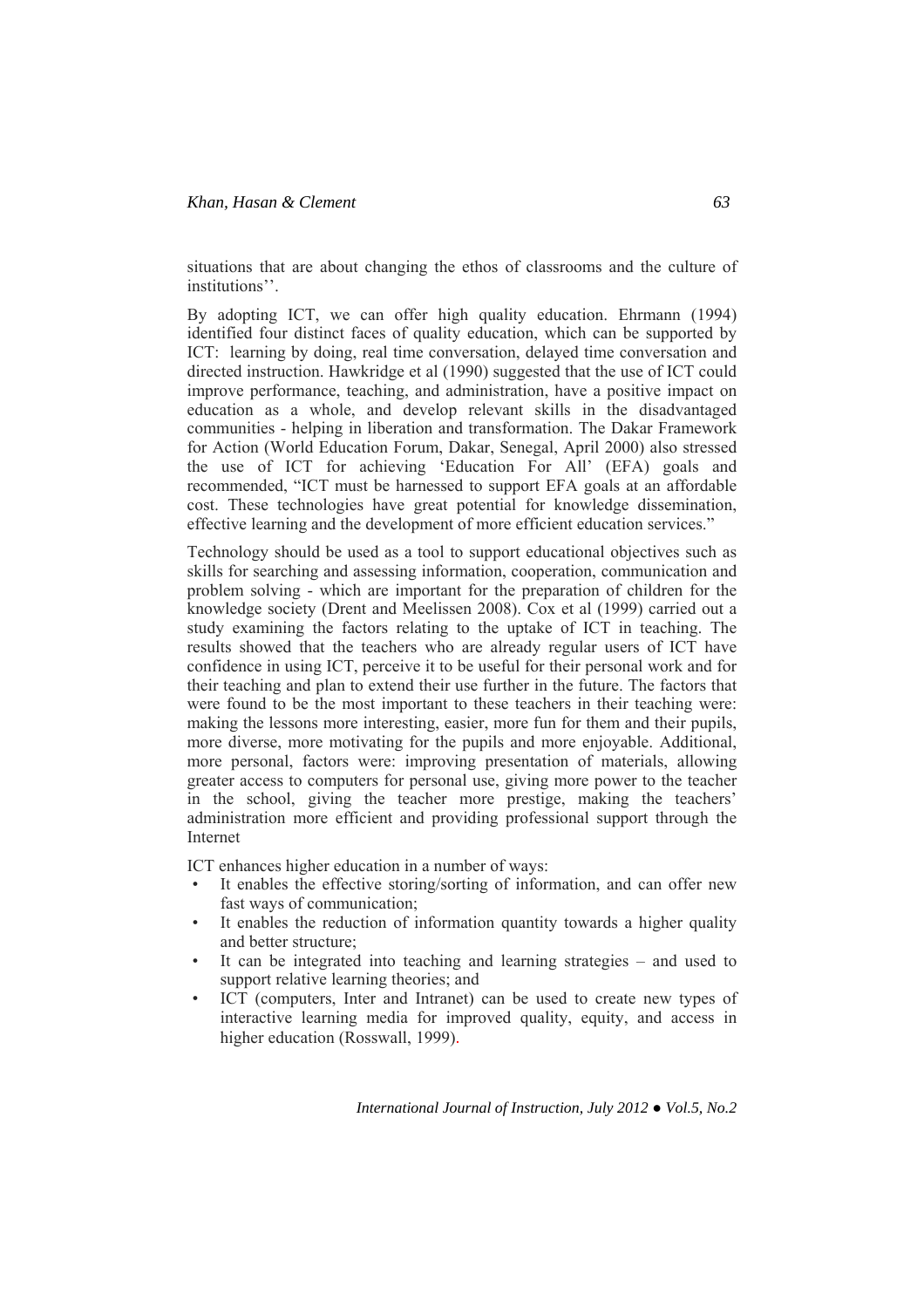Researchers have also found that computers enhance teaching and learning by providing opportunities to practice and to analyze, offering better access to relevant articles and teaching and learning materials. Every classroom teacher should use learning technologies to enhance their students' learning in every subject - because ICT can engage the thinking, decision making, problem solving and reasoning behaviors of students (Grabe & Grabe, 2001). In fact, innovative use of ICT can facilitate student-centered learning (Drent, 2005), engage students in constructivist classrooms and enhance their social interaction (Dodge, Colker, & Heroman, 2003). It has been shown to improve their cognitive development (Nir-Gal & Klein, 2004), increase creativity (O'Hara, 2008), and improve their problem solving skills (Sarama & Clements, 2001).

The International Society for Technology in Educational (ISTE) emphasizes that teachers of today should prepare to provide technology-based learning opportunities for their students (Hamidi, Meshkat et al. 2011). ICT use has increased dramatically over the last few years. In the developed regions, the percentage remains much higher than in the developing world (MDG Report 2010) (see Fig. 1). On the other hand, adoption and usage of ICT are not restricted to the developed countries, and several developing countries have adopted technology in their educational systems (Ihmeideh, 2009). For instance, in 2007, the Minister of Higher Education in Lebanon announced the distribution of 400 computers for public schools, connected to the Web through broadband<sup>1</sup>(Nasser, 2008). In Kenya, Wims and Lawler (2008) examined the impact of ICT projects in educational institutions, and found tangible benefits to students from exposure to ICT.

 $\overline{a}$ 

<sup>1</sup> Broadband is high-speed Internet access (can be up to 50 times faster than dial-up access) so as downloading a web page are noticeably quicker. Fixed Broadband is the fastest Internet access in which has a high rate of data transmission. Two common ways to obtain fixed broadband Internet access are with a cable modem provided by a cable company, or a digital subscriber line (DSL) provided by a telephone company Savage, S. J. and D. Waldman (2005). "Broadband Internet access, awareness, and use: Analysis of United States household data." Telecommunications Policy **29**(8): 615- 633.. Mobile broadband is a form of wireless Internet access in which data is transferring through the cellular carriers to cell phones and laptops. Mobile broadband works through a variety of devices, including portable modems and mobile phones Here Internet speeds (mean data transmission rate) are in general less than fixed broadband services, such as cable, DSL.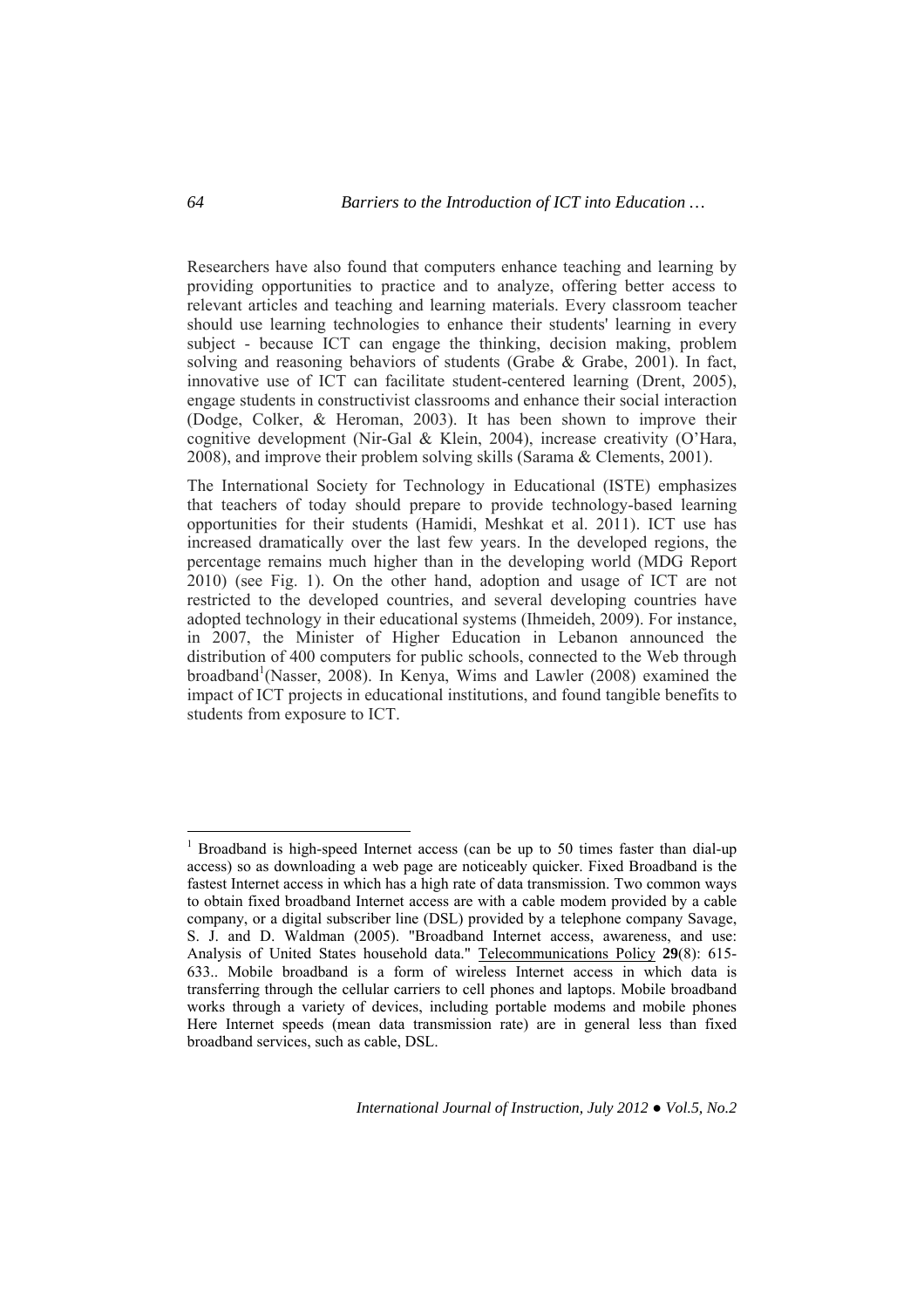



#### Source: The Millennium Development Goals Report 2010 (p. 72)

Bangladesh is one of the developing countries in the world with a growth rate of GDP around 5.6% and having poor ICT infrastructure like the other less developed countries (Islam & Selim 2006). Bhuiyan (2011) states that recently, Bangladesh has made considerable progress in introducing ICT in the public sector, although, in terms of e-readiness, the latest UN E-Government Readiness Survey 2008 identified Bangladesh as one of the poor performers in the Southern Asian region (see Table 1). This global survey report has ranked Bangladesh 142 among 189 countries with an index value of 0.2936, which, while perhaps low in comparison with some of the other countries studied, is nonetheless a clear improvement from its 162 position in the 2005 survey (UN, 2008).

| Country           | $2008$ Index | $2005$ Index | 2008 Ranking | 2005 Ranking |
|-------------------|--------------|--------------|--------------|--------------|
| Maldives          | 0.45         | 0.43         | 95           |              |
| Sri Lanka         | 0.42         | 0.40         | 101          | 94           |
| Iran              | 0.41         | 0.38         | 108          | 98           |
| India             | 0.38         | 0.40         | 113          | 87           |
| Pakistan          | 0.32         | 0.28         | 131          | 136          |
| Bhutan            | 0.31         | 0.29         | 134          | 130          |
| <b>Bangladesh</b> | 0.29         | 0.18         | 142          | 162          |
| Nepal             | 0.27         | 0.30         | 150          | 126          |

Table 1: e-Government readiness for Southern Asia.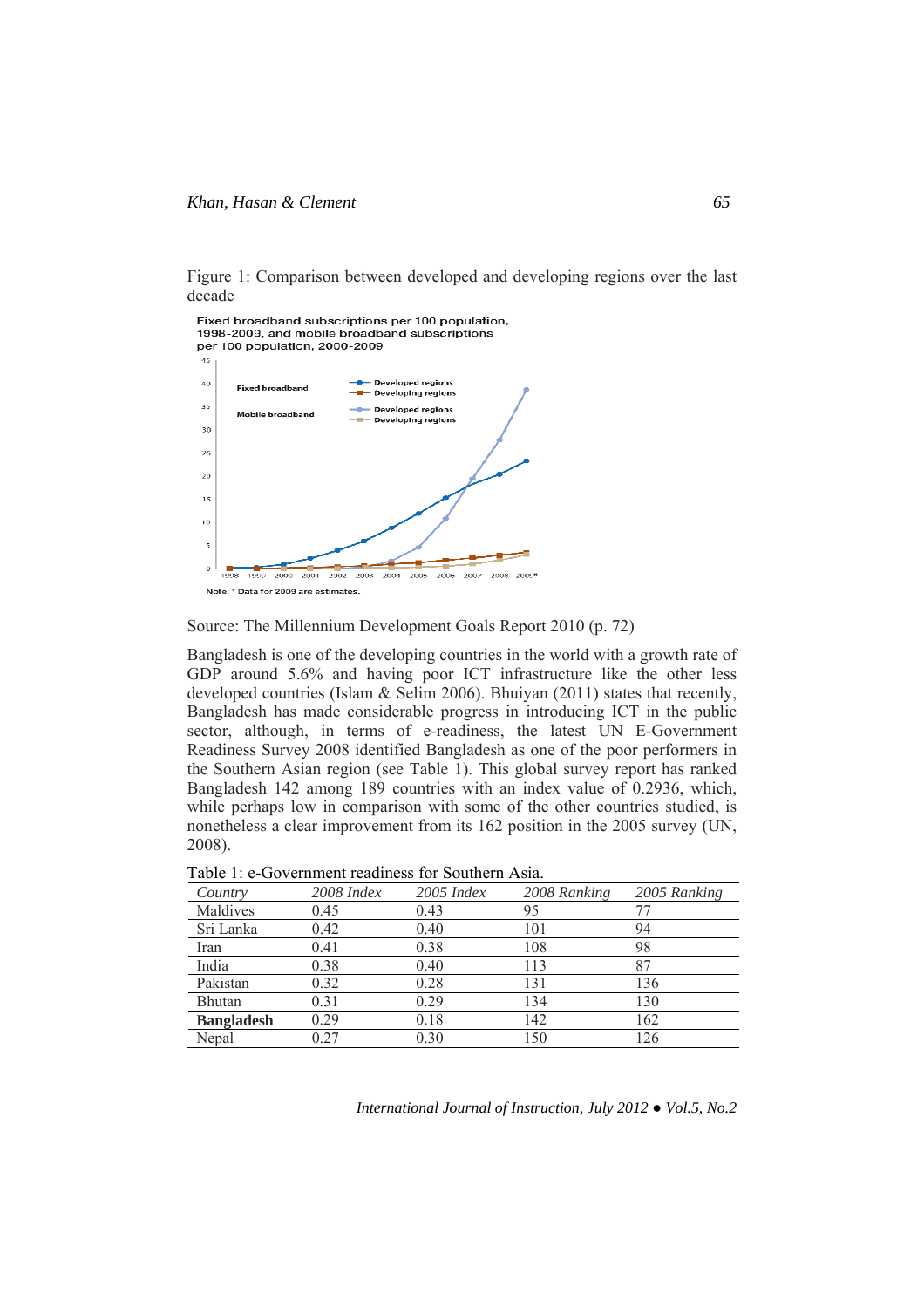| Afganistan                                                                                                          | 0.20 | ∪.⊥J  | .67 | 68 |  |
|---------------------------------------------------------------------------------------------------------------------|------|-------|-----|----|--|
| Region                                                                                                              |      | v. v  |     |    |  |
| World                                                                                                               | 0.45 | 42 (، |     |    |  |
| $\alpha$ $\mathbf{I} \mathbf{I} \mathbf{I}$ $\mathbf{I} \mathbf{A}$ $\mathbf{A} \mathbf{A}$ $\mathbf{A} \mathbf{A}$ |      |       |     |    |  |

Source: UN (2008, p. 33).

The ITU has developed ICT Development Index (IDI) to measure the level of advancement of ICT in more than 150 countries globally and to compare progress made between 2002 and 2007 (ITU, 2009, p. iii). By employing this new benchmark tool, ITU ranks Bangladesh 138 in their 2007 survey with an IDI value 1.26 (ITU, 2009), one of the lowest of all the Southern Asian countries (see Table 2).

Table 2: ITU ICT development index for Southern Asia.

| Country           | Rank 2007 | <b>IDI</b> 2007 | Rank 2002 | <b>IDI</b> 2002 |
|-------------------|-----------|-----------------|-----------|-----------------|
| Maldives          |           | 3.16            | 88        | 1.96            |
| Iran              | 78        | 2.94            | 92        | 1.93            |
| Sri Lanka         | 100       | 2.38            | 97        | 1.75            |
| <b>Bhutan</b>     | 115       | 1.63            | 118       | 1.17            |
| India             | 118       | 1.59            | 117       | 1.19            |
| Pakistan          | 127       | 1.46            | 146       | 0.89            |
| <b>Bangladesh</b> | 138       | 1.29            | 132       | 1.02            |
| Nepal             | 139       | .23             | 133       | 1.01            |

Source: ITU (2009, p. 22).

 $\overline{a}$ 

Against the background of the ICT situation depicted above, the new democratically elected Bangladesh government, installed in January 2009, has a political agenda is to digitize the country: to accelerate a "Digital Bangladesh" movement so as to achieve "Vision 2021." (Bhuiyan 2011). The Government of Bangladesh has emphasized the implemention of ICT in all sectors including education. In spite of this effort and initiative, there are still some limitations in the effective use and spread of ICT. The main reason is poverty, which restricts the free flow of information. Either the government may not be in a position to part with information or may not do so intentionally, due to corrupt practices. Then 'conflict' may also impose restrictions on free access to information (DFID, 2000). Before identifying the emerging various constraints that hinder the effective implementation of ICT into education, we need to clarify the term what ICT stands for this paper.

# **DEFINITION OF ICT IN EDUCATION**

According to a United Nations report  $(1999)^2$  ICTs cover Internet service provision, telecommunications equipment and services, information technology

<sup>2</sup> 1 United Nations Economic Commission (ECA 1999) in Adeya, N.C. (2002)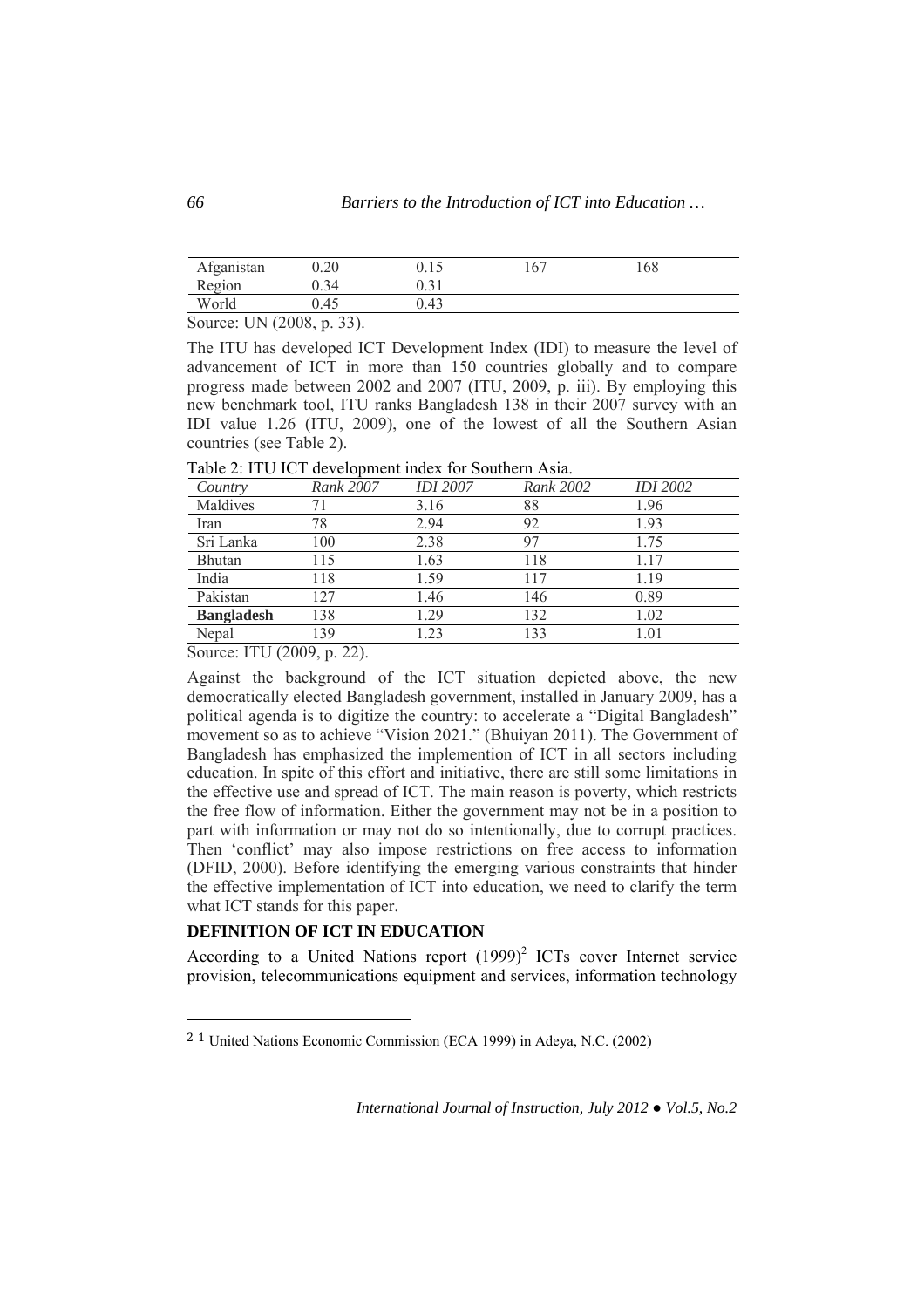equipment and services, media and broadcasting, libraries and documentation centres, commercial information providers, network-based information services, and other related information and communication activities.

Moursund (2003 online) accepts this definition of ICT but details more comprehensively the range of technologies embraced by ICT:

ICT includes the full range of computer hardware, computer software, and telecommunications facilities. Thus it includes computing devices ranging from handheld calculators to super computers. It includes the full range of display and projection devices used to view computer output. It includes the local area networks and wide area networks that allow computer systems and people to communicate with each other. It includes digital cameras, computer games, CDs, DVDs, cell telephones, telecommunication satellites, and fiber optics. It includes computerized machinery, and computerized robots.

In a brief the term ICT as applied to education, are those technologies include computers, the Internet, broadcasting technologies (radio and television), and telephony that can facilitate not only delivery of instruction, but also learning processes itself. These technologies has been identified as an important tool for realizing a new paradigm of learner-centered education that better supports learners' needs through differentiated and personalized instruction (Watson and Watson 2011). Components such as providing interactive content, giving immediate feedback, diagnosing student needs, providing effective remediation, assessing learning, and storing examples of student work (e.g., portfolios) are critical elements in digital technology that is able to support learner-centered instruction for diverse learners (Bush & Mott, 2009; Reigeluth et al., 2008).

Moreover ICT can promote international collaboration and networking in education and professional development. There are a range of ICT options from videoconferencing through multimedia delivery to web sites - which can be used to meet the challenges teachers face today. In fact, ICT will be able to provide more flexible and effective ways for lifelong professional development for today's teachers. As a result both teachers and students will get enormous benefits for their empowerment and development.

# **BARRIERS TO THE IMPLEMENTATION OF ICT IN EDUCATION**

Although the Government of Bangladesh is committed to implementing ICT in education, the process is hindered by a number of barriers. The barriers are categorized as external (first-order) or internal (second order) (Keengwe, Onchwari et al. 2008). According to Snoeyink and Ertmer (2001), first order barriers include lack of equipment, unreliability of equipment, lack of technical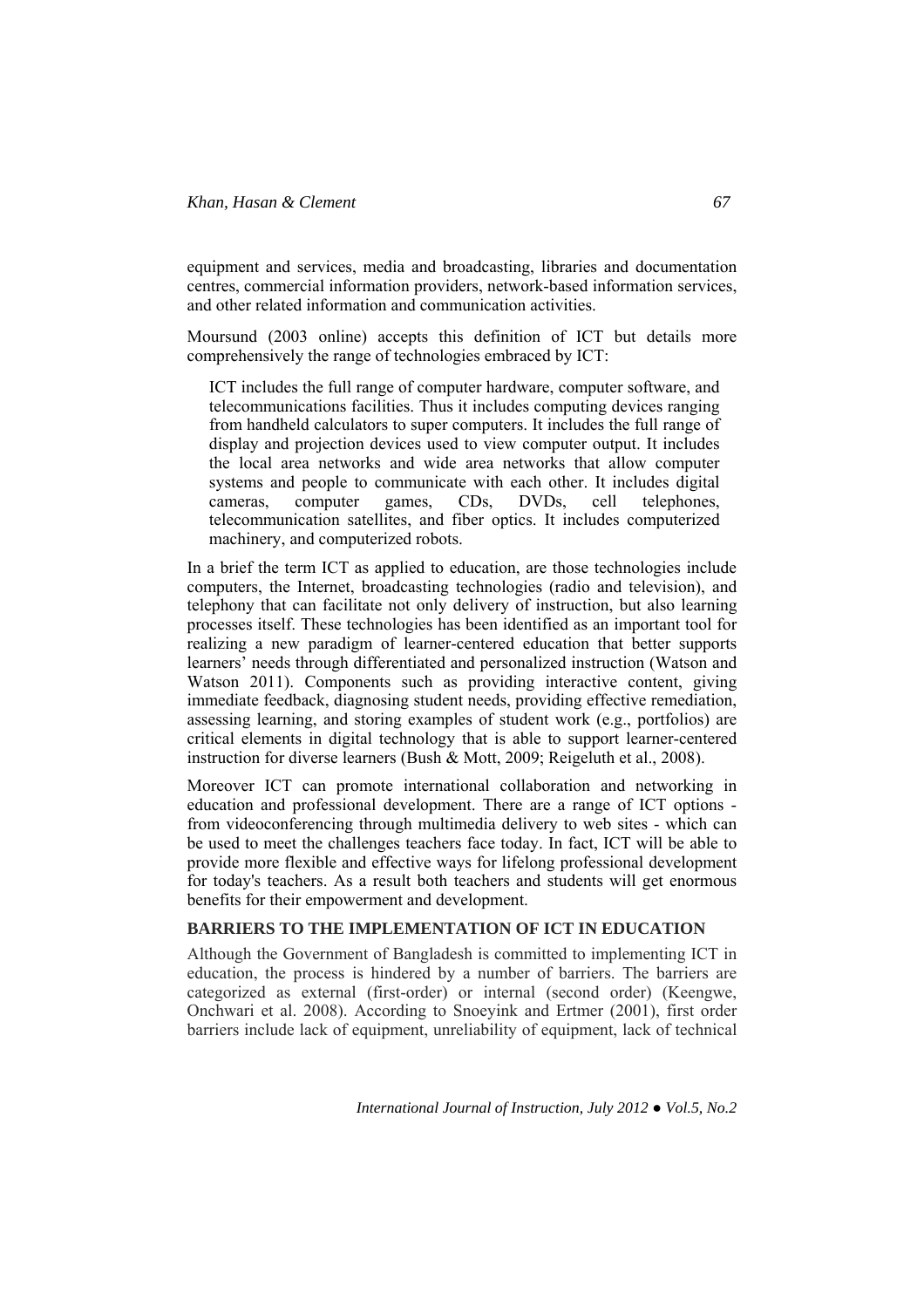support and other resource-related issues. Second-order barriers include both school level factors, such as organizational culture and teacher level factors, such as beliefs about teaching and technology and openness to change. How these external and internal barriers negatively influence the use of ICT in education are described below.

### **ICT Supported Infrastructure and Lack of Resources**

Bangladesh is one of the developing countries that lack the resources and appropriate infrastructure for implementing ICT in education. The effective use of ICT would require the availability of equipment, supplies of computers and their proper maintenance including other accessories. Most of the rural areas in Bangladesh do not have electricity and therefore one cannot even run a computer in the first place. On the other hand most of the cities of Bangladesh do not get electricity more than eight hours in a day due to lack of electric supply. The development of the ICT infrastructure in a country is dependent on the availability of a reliable electricity supply. Implementing ICT demands other resources, such as computers, printers, multimedia projectors, scanners, etc - which are not available in all the educational institutions. Besides, ICT requires up-to-date hardware and software. Using up-to-date hardware and software resources is a key feature in the diffusion of technology (Gulbahar 2007) but a rare experience in educational institutions. High-speed internet connection is another prerequisite for integrating ICT into the teaching-learning situation. But unfortunately internet access is very poor.

# **Insufficient Funds**

Effective implementation of technology into education systems involves substantial funding, that is very hard to manage in developing countries like Bangladesh, where many people are living below the international poverty line. ICT-supported hardware, software, internet, audio visual aids, teaching aids and other accessories demand huge funds. Mumtaz (2000) stated that many scholars proposed that the lack of funds to obtain the necessary hardware and software is one of the reasons teachers do not use technology in their classes. Afshari, Bakar & Su-Luan et al. (2009) state that efficient and effective use of technology depends on the availability of hardware and software and the equity of access to resources by teachers, students an administrative staff. These costs are in most cases inflated and cannot be provided by most developing countries, including Bangladesh.

# **Vision and Plan**

In developing countries, many stakeholders, educators, government, and business leaders consider that ICT investment enhances the instructional use of computers and improves teaching and learning. Even so, neither providing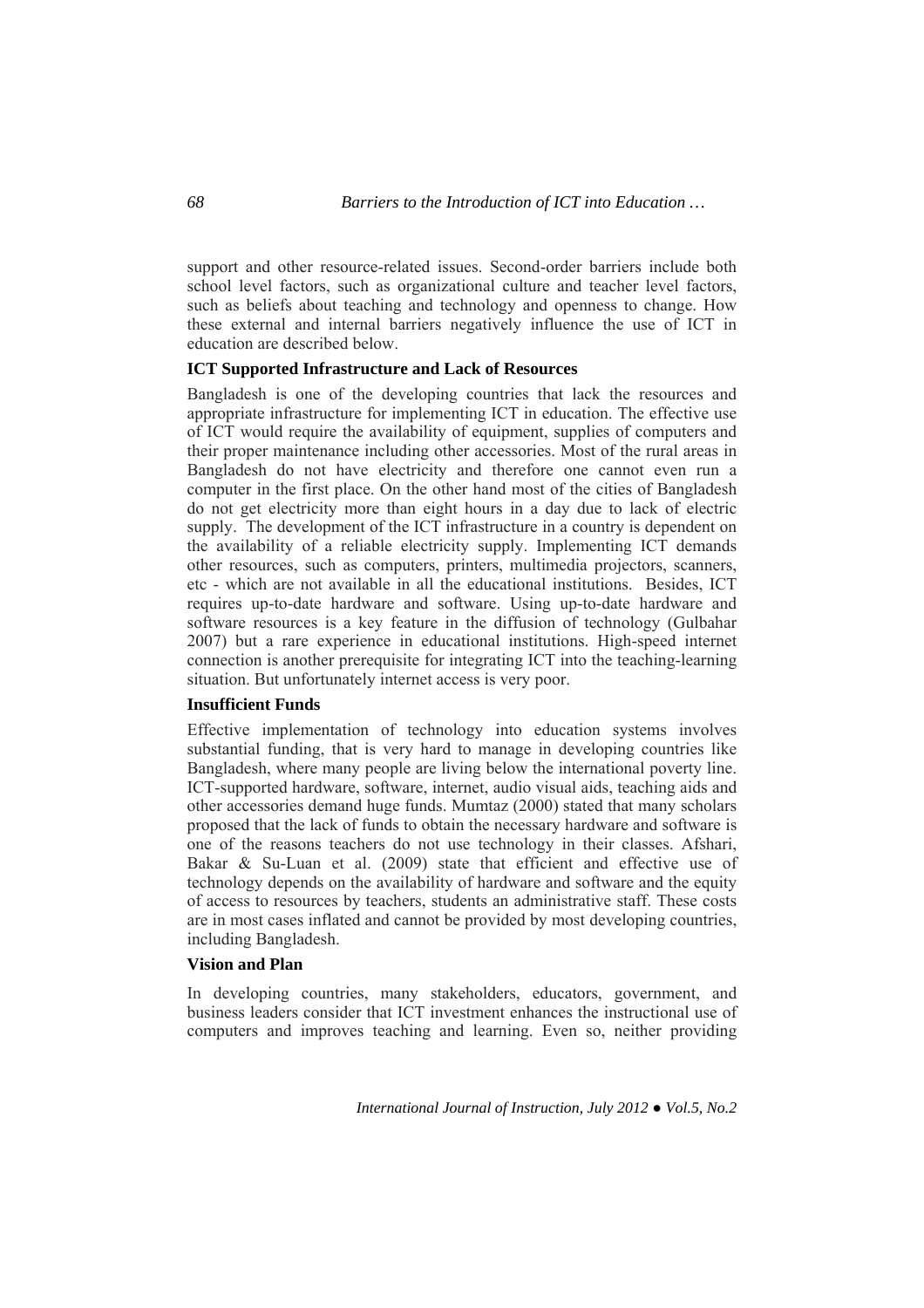computer tools in the classroom (Candiotti and Clark 1998) nor providing stateof-art technology by itself will make any desirable learning changes in education (Kent and McNergney 1999). This barrier mainly falls into two broad categories: (i) Government vision and plan and (ii) School Vision and plan.

### *Government vision and plan*

The Government of Bangladesh has emphasized the implemention of ICT in education with "Vision 2021" - in order to improve the quality of the educational system and also to create an improved teaching and learning environment to empower and develop the proficiency of teachers and students in Bangladesh. Effective implementation of ICT in education is not merely a vision. Rather, it needs a proper plan, policies, execution and monitoring: which is really a major constraint for a country like Bangladesh.

### *School Vision and plan*

Ertmer (1999) wrote, "A vision gives us a place to start, a goal to reach for, as well as a guidepost along the way" (p. 54). Many researchers have pointed out that a school's ICT vision is essential to effective ICT integration (Anderson & Dexter, 2000). In Bangladesh most of the educational institutions are far away from implementing ICT into teaching and learning situations. Also, there are few higher educational institutions in big cities that have ICT facilities but cannot integrate it effectively due to lack of a proper vision and plan. So ICT integration is clearly related to actions taken at the school level, such as the development of an ICT plan, ICT support, and ICT training (Tondeur, van Keer et al. 2008) which is absent at most of the educational institutions in Bangladesh.

#### **Political Factors**

Sharma (2003) states that the most notable of the barriers to the use of ICT in education in developing countries seems to be the political will of the people in the corridors of power. The allocation of sufficient funds for the educational sector and ICT does not seem to be very attractive to the leaders. It can be seen from the budgetary allocations in third world countries that greater allocations may be for the defense forces rather than education. If the political leaders favour the technology, it will bloom. Here the case of India and Bangladesh are worth citing. After the death of Mrs Indira Gandhi in 1984, Mr. Rajiv Gandhi became Prime Minister of India. Since he was very fond of computers and telecommunications (he himself had a Pilot's License), India witnessed a tremendous growth of computerization and tele-networking in his time. As a result, nowadays most of the schools (in the urban areas) have computers and are well connected to the Web. The new Government of Bangladesh came with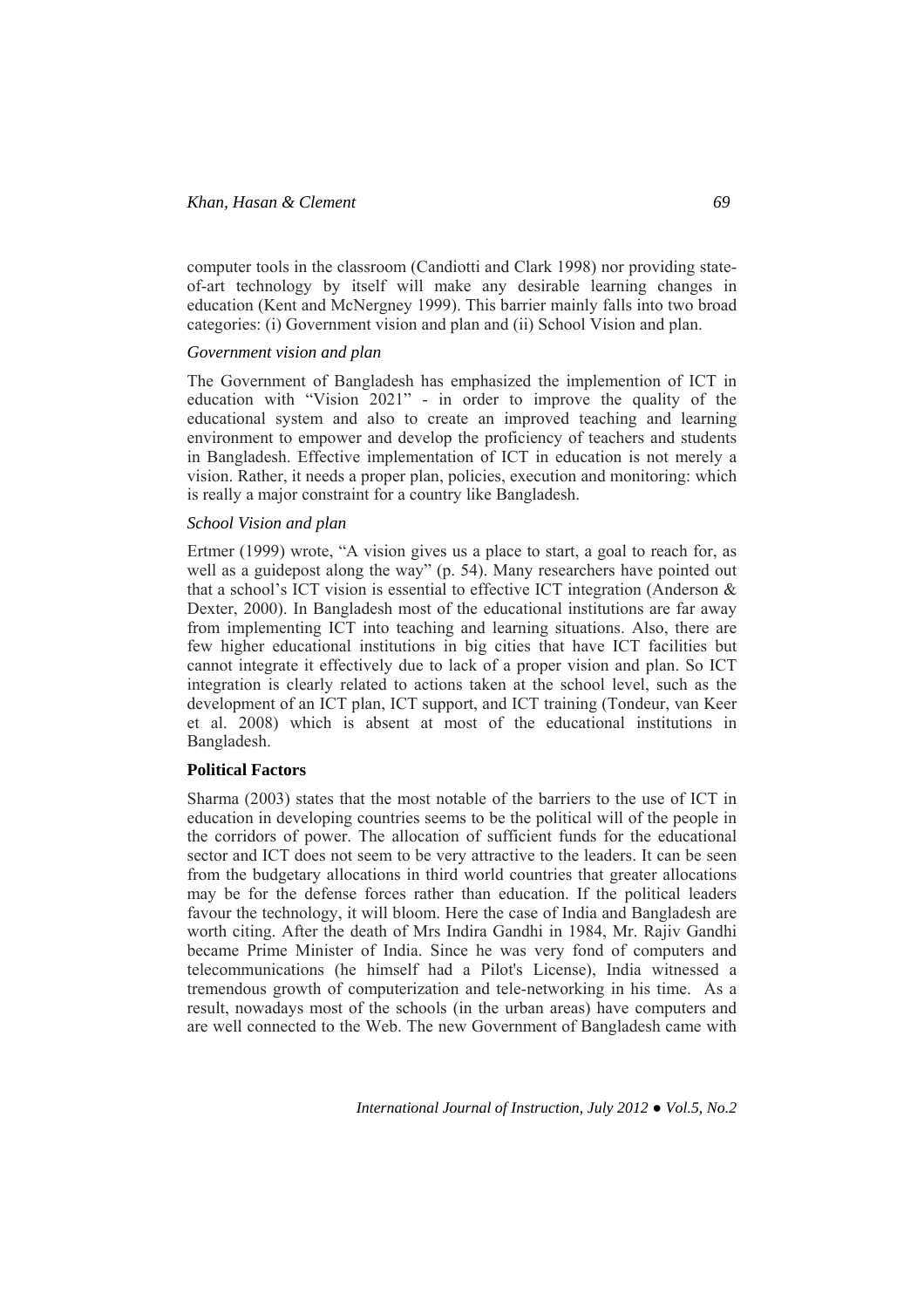a slogan "Digital Bangladesh". The prime minister would like to build Bangladesh as a digitalized one in all sectors. Hence they are also trying to implement information technologies in education as well. Unfortunately if this political government will change after five years due to the democratic election then "Vision 2021" might be changed due to antagonistic attitudes among the political parties of Bangladesh.

### **Social and Cultural Factors**

Half of the population of Bangladesh are women who are relatively deprived of access to the advantages of technology. Women are underepresented in almost every aspect of ICT implementation in Bangladesh. Sharma (2003) states that one of the most significant social factors influencing the use of ICT in Bangladesh, Malaysia and other developing countries is the low social status of women and hence providing education or the use of ICT to women is not considered important. Women are supposed to be primarily the caretakers of family and children. Men disproportionately occupy academic, management and technical roles, which by virtue of the nature of the work provide easier access to the internet and related technology. Even if women have the necessary hardware and software, they may find little time to use them due to being busy with domestic chores.

The Commonwealth of Learning, in association with the British Council and the Commonwealth Educational Media Center for Asia (CEMCA) at New Delhi organized a regional expert group meeting in November 1998. This meeting was attended by participants from Pakistan, Bangladesh, Malaysia, Sri Lanka and India and discussed the challenges and opportunities posed by ICT for women in distance education. In Bangladesh, the key barriers to the use of ICT were found to be language and insufficient education and skills that facilitate the effective use of ICT. In Bangladesh, Bangla is the main spoken language, whereas English is the dominant language over the computer (software), internet and ict supported tools. Mcdonald (2001) has suggested that the emergence of English as a dominant second language of science, technology, business and interactional relations, as well as education and training, would ensure the availability of globally useable knowledge products. This in turn will also offer more opportunities for a wide range of choices in educational and training courses. But currently language seems to be one of the major social barriers to the use of ICT in Bangladesh, where English is not so widely spoken (see Leu and Leu (1997), Turbill (2001), Wims and Lawler (2008) who found that lack of developmentally-appropriate software (DAS) is considered to be one of the difficulties faced by teachers and students). The reason behind that could be due to the scarcity of Bangla software, since most of the software programs are designed in English, which is the second language in the country.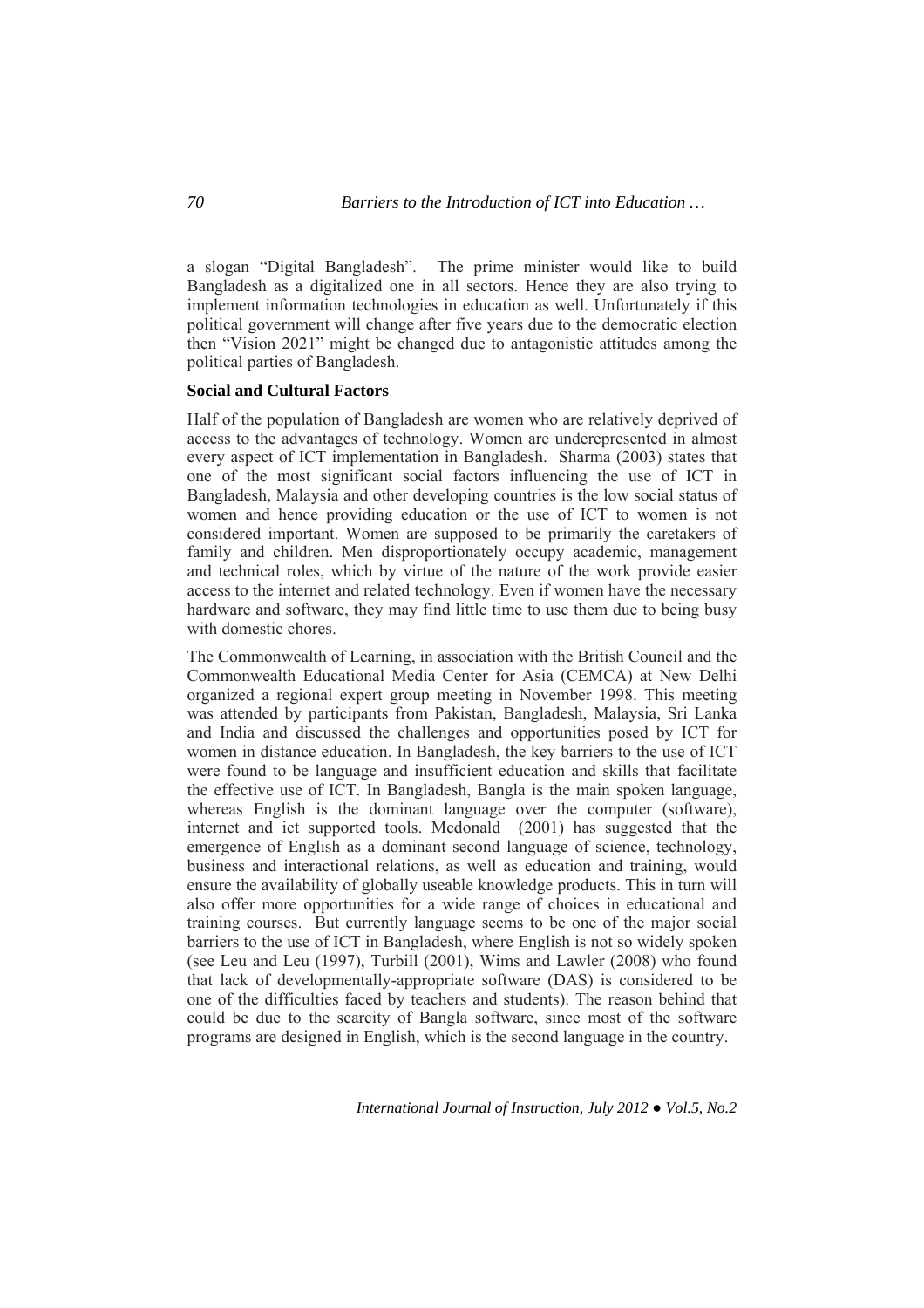# **Corruption**

The situation in Bangladesh represents a distinct case where corruption has found a remarkably safe space in which to proliferate, despite the vigilance of control mechanisms. Corruption is so pervasive that it has evoked widespread condemnation, both inside and outside the country  $(Za$  farullah  $\&$  Siddique, 2001). Consequently, Bangladesh has been consistently ranked by Transparency International as one of the most venal among the researched countries (Bhuiyan 2011). As a result, corruption can be identified as one of the strong barriers to the implementation of ICT in education. The misuse of government funds which could have been used to develop other sectors like the integration of ICT in education is channeled in other directions i.e. few people benefit from those funds by pocketing all the money (Kessy et al, 2006). Mamun & Tapan (2009) state that the budget for the newer technology was misused and reduced due to corruption in the administration. Huge budgets are passed to buy modern teaching and learning materials for the improvement of the teaching and learning process, but in the end only minor improvements are found in the over all technical and vocational education sector.

### **Teachers' Attitudes and Beliefs about ICT**

Teachers' attitudes have been found to be major predictors of the use of new technologies in instructional settings (Almusalam, 2001). Mumtaz (2000) states that teachers' beliefs about teaching and learning with ICT are central to integration. To be successful in computer use and integration, teachers need ''to engage in conceptual change regarding their beliefs about the nature of learning, the role of the student, and their role as teacher'' (Niederhauser et al. 1999, p. 157). Hence the successful use of ICT into classroom largely depends on teachers' attitudes and belief relating to these. In fact, it has been suggested that attitudes towards computers affect teachers' use of computers in the classroom and the likelihood of their benefiting from training (Kluever, et al, 1994). It is found that less technologically capable teachers who possess positive attitudes towards ICT, require less effort and encouragement to learn the skills necessary for the implementation of ICT in their design activities into the classroom. Therefore, teachers who have positive attitudes towards ICT itself will be positively disposed towards using it in the classroom (Moseley & Higgins, 1999). Moreover, Harrison and Rainer (1992) found that participants with negative computer attitudes were less skilled in computer use and were therefore less likely to accept and adapt to technology than those with positive attitudes. They concluded that changing individuals' negative attitudes is essential for increasing their computer skills. Therefore, if teachers want to successfully use technology in their classes, they need to possess positive attitudes to the use of technology. Such attitudes are developed when teachers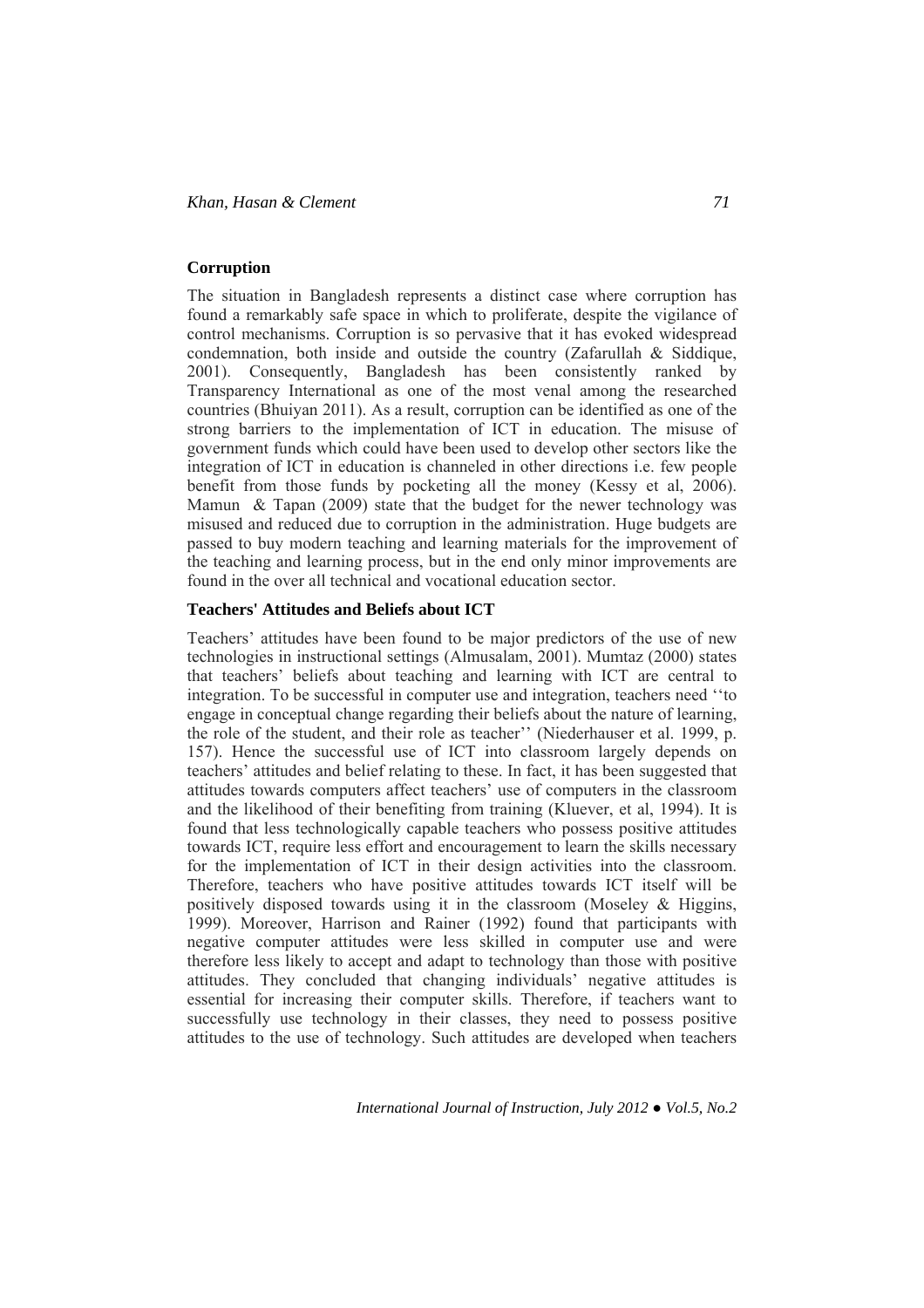are sufficiently comfortable with technology and are knowledgeable about its use (Afshari et al, 2009).

# **Lack of Knowledge and Skill**

According to Pelgrum (2001), the success of educational innovations depends largely on the skills and knowledge of teachers. Teachers' lack of knowledge and skills is one of the main hindrances to the use of ICT in education both for the developed and underdeveloped countries (Mamun, & Tapan, 2009; Pelgrum, 2001; Ihmeideh, 2009; Williams 1995). Integrating technology in the curriculum requires knowledge of the subject area, an understanding of how students learn and a level of technical expertise (Morgan 1996). Moreover, Berner (2003) found that the faculty's belief in their computer competence was the greatest predictor of their use of computers in the classroom. Therefore, lack of knowledge regarding the use of ICT and lack of skill on ICT tools and software have also limited the use of ICT tools in teaching learning situation in Bangladesh.

## **Lack of Time**

Bangladesh, a developing country, has a shortage of teachers, and they are already burdened with heavy workload. Some of the institutions have already introduced two shifts, without increasing the number of teaches. So teachers' teaching load has been increased due to conducting classes in both the shifts. Moreover, most of the teachers are also responsible for administrative tasks. In these circumstances teachers don't have time to design, develop and incorporate technology into the teaching learning situation (Afshari et al, 2009; Beggs, 2000; Newhouse, 1999; Ihmeideh, 2009). These studies reported lack of time as one of the biggest constraints to the integration of ICT into the teachinglearning situation. Teachers need time to learn how to use the hardware and software, time to plan, and time to collaborate with other teachers. Teachers also need time to develop and incorporate technology into their curriculum. Some teachers are unable to make appropriate use of technology in their own classrooms, while others are unwilling to try because of anxiety, lack of interest, or lack of motivation (Duhaney 2001).

In addition to the factors mentioned above, there are other factors that directly and indirectly influence the effective implementation of ICT in education in Bangladesh. They are: poor administrative support (Keengwe et al. 2008); lack of appropriate staff training and quality training for teachers and school principles (Copley and Ziviani, 2004; Mamun, M. A. & Tapan, S.M., 2009; Afshari et al, 2009); lack of qualified ICT coordinators who will assist teachers to integrate ICT in classroom and lab and favorable school culture (Afshari et al, 2009; Lim, C. P., 2002; Tearle, P., 2003).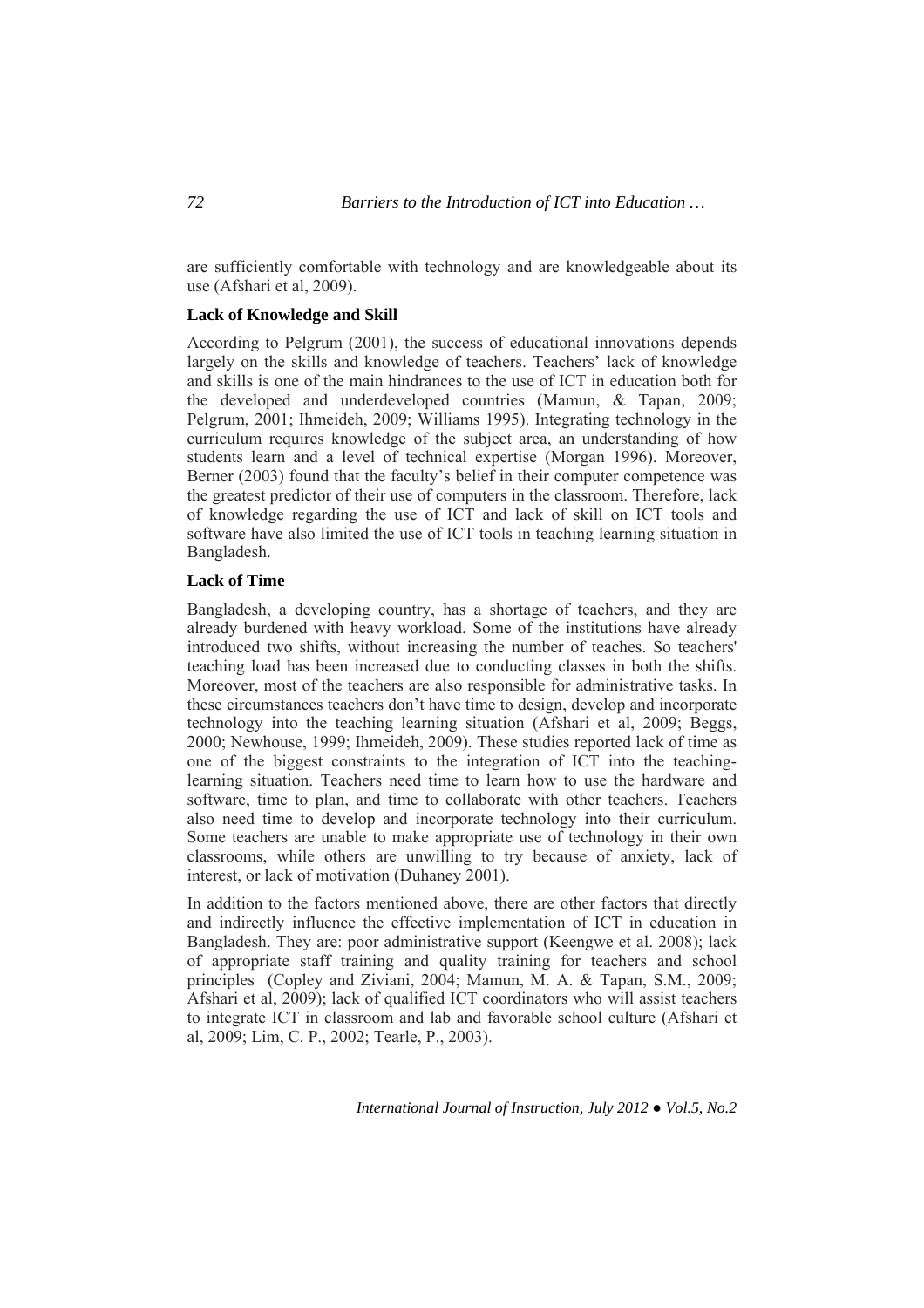## **DISCUSSION AND RECOMMENDATIONS**

This paper suggests that the effective implementation of ICT in education in Bangladesh is impeded by a number of constraining factors. The paper also suggests the following recommendations for improving on the current situation:

1. Effective implementation of ICT in education requires commitment from the government of Bangladesh, administrators, teachers, parents, students, and the community. That is, all the stakeholders and responsible authorities including teachers and other staff should be aware of the importance of technology in developing student's learning and should strive to overcome the barriers which prevent the use of technology in classroom settings, so that students can benefit effectively from this ICT. Afshari et al, (2009) states that it is crucial to involve those who have a stake in the outcomes, including teachers, parents, students, and the community, and allow them to assist in the creation of the vision by contributing their knowledge, skills, and positive attitude. Therefore, a clear vision of ICT integration in schools that is shared by all members of the school community promotes effective use of ICT in the classroom.

2. Lack of resources within educational institutions are another major hindrance to the implementation of ICT in a developing country like Bangladesh. Lack of computers (both hardware and software) and other ICT-supported tools in the classroom can seriously limit the use of it by a teacher. Limited resources results in lack of computer integration, which in turn results in lack of sufficient computer experience for both pupils and teachers (Rosen & Weil, 1995; Winnans & Brown, 1992; Dupagne & Krendl, 1992; Hadley & Sheingold, 1993). The stakeholders and school authorities need to be provided with adequate facilities and resources for effective implementation of ICT.

3. The Government of Bangladesh has already taken some necessary steps to increase the enrollment of girls at school. Hence, strategies and proper policies should be formulated for encouraging women and girls with respect to the adoption of ICT. Without proper empowering of women, it is not possible to implement ICT in education. Sharma (2003) states that the policy-makers must pay more attention to accommodate all sectors (and those excluded also like rural communities, women and disabled) while planning for adoption of ICT.

4. Local software companies should be encouraged to work together with teachers to produce Bangla software programs suitable for the teachers and students who don't know English. In this regards Mumtaz (2000) states that software designers and teachers should work together and observe critically how a range of teachers teach in the classroom and how appropriate forms of software supporting different skills and ways of teaching and learning can be better developed for teachers to use in subject teaching.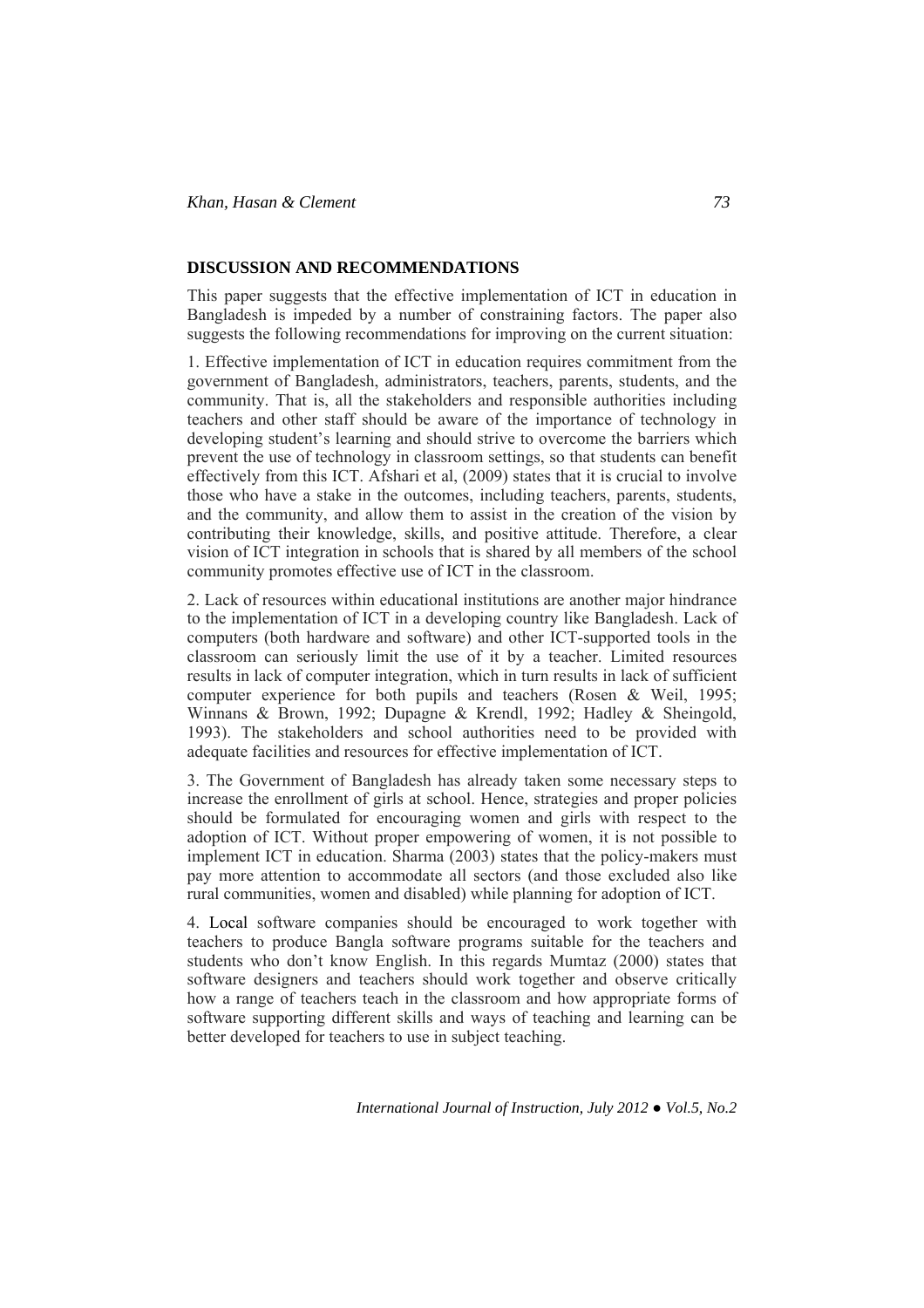5. Moreover, effective implementation of ICT in educational institutions of Bangladesh largely depends on teachers and principals, who require in-depth professional development due to lack of knowledge and skills. Vigilant attention needs to be given to in-service teacher training for both teachers and principals and pre-service training for newly appointed teachers before joining the regular classes to acquaint them with the important role of technology in schools settings and to train them on how to prepare and use ICT competently. Afshari et al, (2009) states that professional development is necessary for teachers to enable them to effectively use technology to improve student learning. Staff development should be collaboratively created, based on faculty input and school needs. It must prepare teachers to use technology effectively in their teaching. But this training should not consist merely of short workshops or training, which is not enough to build proper knowledge and skills. In relation to this argument, Fullan (1992) suggested that training should not be one-shot workshops, but rather ongoing experiences so that learners/teachers can be kept up to date with ever-changing technologies. During their teacher training programs teachers need to be given opportunities to practice using technology more practically so that they can see ways in which technology can be used to augment their classroom activities (Rosenthal, 1999).

6. To implement computers in the classroom, teachers should feel confident and comfortable using computers, through the use of computers on a consistent basis for instructional activities. Teachers must understand the value of computing in education to be able to benefit their students and to support meaningful learning (Novak 1998). So changing teachers' negative attitudes is essential for increasing their computer skills. Therefore, if teachers want to successfully use technology in their classes, they need to possess a positive attitude to the use of technology. Such an attitude is developed when teachers are sufficiently comfortable with technology and are knowledgeable about its use (Harrison & Rainer, 1992; Afshari et al, (2009). In this connection, Mumtaz (2000) states that schools can go only so far to encourage ICT use; actual takeup depends largely on teachers' personal feelings, skills and attitudes. Even if teachers are provided with up-to-date technology and supportive networks, they may not be enthusiastic enough to use it in the classroom. Teachers need to be given the evidence that ICT can make their lessons more interesting, easier, more fun for them and their pupils, more enjoyable and more motivating. As ICT is a relatively new field in the Bangladesh education systems, more indepth research should be conducted related to integration of ICT into classroom situations, to show that ICT can make their lessons more interesting, easier and efficient.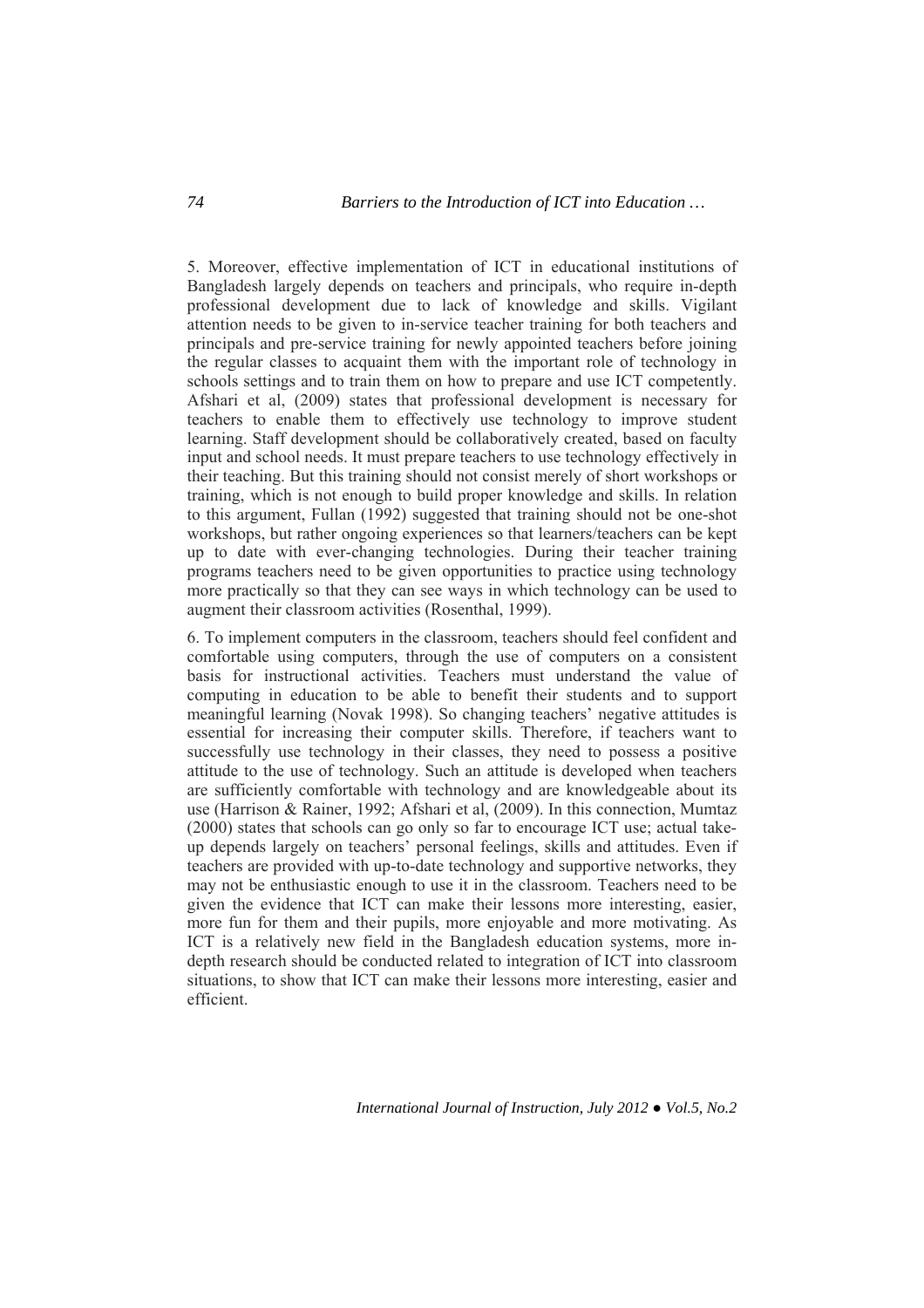### **Acknowledgement**

We would like to show my sincere gratitude to Professor Peter Goodyear, Co-director, and Dr. Lina Markauskaite, Senior Lecturer, CoCo Research Centre, Faculty of Education and Social Work, The University of Sydney for their encouragement, guidance and support.

#### **REFERENCES**

Afshari, M., Bakar, K. A., Su Luan, W., Samah, B. A., & Fooi, F.S. (2009). Factors affecting teachers' use of information and communication technology. *International Journal of Instruction.* 2(1), 77-104.

Almusalam, S. N. (2001). *Factors related to the use of computer technologies for professional tasks by business and administration teachers at Saudi technical colleges.* (Doctoral Dissertation, the Ohio State University, 2001). ProQuest Digital Dissertations (UMI No. AAT 3011019).

Anderson, R. E., & Dexter, S.L. (2000). *School Technology Leadership: Incidence and Impact (Teaching, Learning, and Computing: 1998 National Survey Report#6)*. Irvine, CA: Center for Research on Information Technology and Organizations, University of California, Irvine.

Beggs, T. A. (2000). *Influences and barriers to the adoption of instructional technology*. In Proceedings of the mid-south instructional technology conference. Retrieved April 28, 2011, from http://www.mtsu.edu/%7Eitconf/proceed00/beggs/beggs.htm.

Berner, J. E. (2003). A Study of Factors That May Influence Faculty in Selected Schools of Education in the Commonwealth of Virginia to Adopt Computers in the Classroom.(Abstract Doctoral Dissertation, George Mason University, 2003). *ProQuest Digital Dissertations* (UMI No. AAT 3090718).

Benzie, D. (1995). IFIP Working Group 3.5: Using Computers to Support Young Learners. In J.D.Tinsley & T.J. van Weert (Eds.), World Conference on Computers in Education VI: WCCE' 95 Liberating the Learner (pp. 35-42). London: Chapman  $&$  Hall

Bhuiyan, S. H. (2011). *Modernizing Bangladesh public administration through egovernance: Benefits and challenges*. Government Information Quarterly 28(1), 54- 65.

Bush, M., & Mott, J. (2009). The transformation of learning with technology. *Educational Technology*, 49(1), 3–20.

Candiotti A, Clark N (1998) Combining universal access with faculty development and academic facilities. *Commun ACM* 41(1), 36-41. doi:10.1145/268092.268106

Contractor, N S; Fulk, J; Monge, P R and Singhal, A. (1986). *Cultural Assumptions that influence the implementation of Communication Technologies*, the paper presented at the conference organized by the International Association for Mass Communication Research, New Delhi: August 25 -29.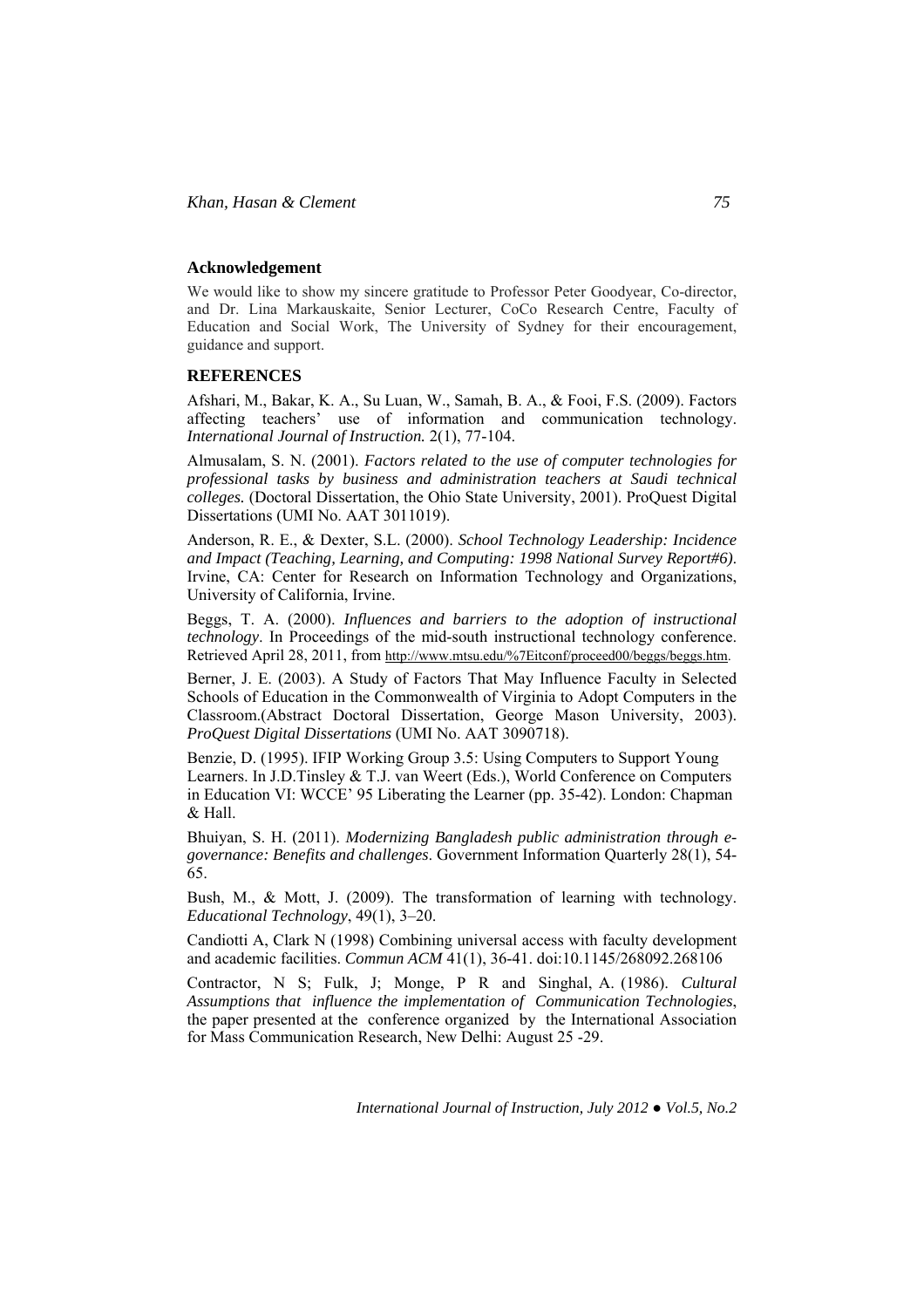Copley, J., & Ziviani, J. (2004). Barriers to the use of assistive technology for children with multiple disabilities. *Occupational Therapy International*, 11(4), 229–243.

Cox, M., Preston, C. & Cox, K. (1999). *What Factors Support or Prevent Teachers from Using ICT in their Classrooms?* Paper presented at the British Educational Research Association Annual Conference, University of Sussex, Brighton, November.

Cuban, L. (2001). *Oversold and underused: computers in the classroom.*  Cambridge, MA: Harvard University Press.

De Corte, E., Verschaffel, L., Entwistle, N., & van Merrienboer, J. (Eds.). (2003). Powerful learning environments: unravelling basic components and dimensions. *Oxford: Pergamon/Elsevier*.

DFID, 2000. *Guide to supporting media in conflict and other emergencies.* Conflict and Humanitarian Affairs Department & Social Development Department, DFID, UK.

Dodge, D., Colker, L., & Heroman, C. (2003). *The creative curriculum for preschool*. Washington, DC: Teaching Strategies.

Drent, M. and M. Meelissen (2008). Which factors obstruct or stimulate teacher educators to use ICT innovatively?" *Computers & Education* 51(1), 187-199.

Drent, M. (2005). In Transitie: Op Weg Naar Innovatief ICT-gebruik op de PABO [In transition:On the road to innovative use of ICT in teacher education] (doctoral dissertation). Enschede: University of Twente.

Duhaney, D. C. (2001). Teacher education: Preparing teachers to integrate technology. *International Journal of Instructional Media*, 28(1), 23–30.

Dupagne, M. & Krendl, K. A. (1992). Teachers' Attitudes Toward Computers: a review of the literature, *Journal of Research on Computing in Education*, 24(3), 420-429.

Ehrmann, Stephen C. (1994). Responding to the Triple Challenge Facing Post Secondary Education: Access, Quality, Costs, Report prepared for the OECD, *International conference,* December 14-16, Paris.

Ertmer, P. A. (1999). Addressing First- and Second-Order Barriers to Change: Strategies for Technology Integration. *Educational Technology Research and Development*, 47(4), 47-61.

Fullan, M. (1992). Successful School Improvement: The Implementation Perspective and Beyond. *Open University Press*, Philadelphia, USA.

Gulbahar, Y. (2007). Technology planning: A roadmap to successful technology integration in schools. *Computers & Education* 49(4): 943-956.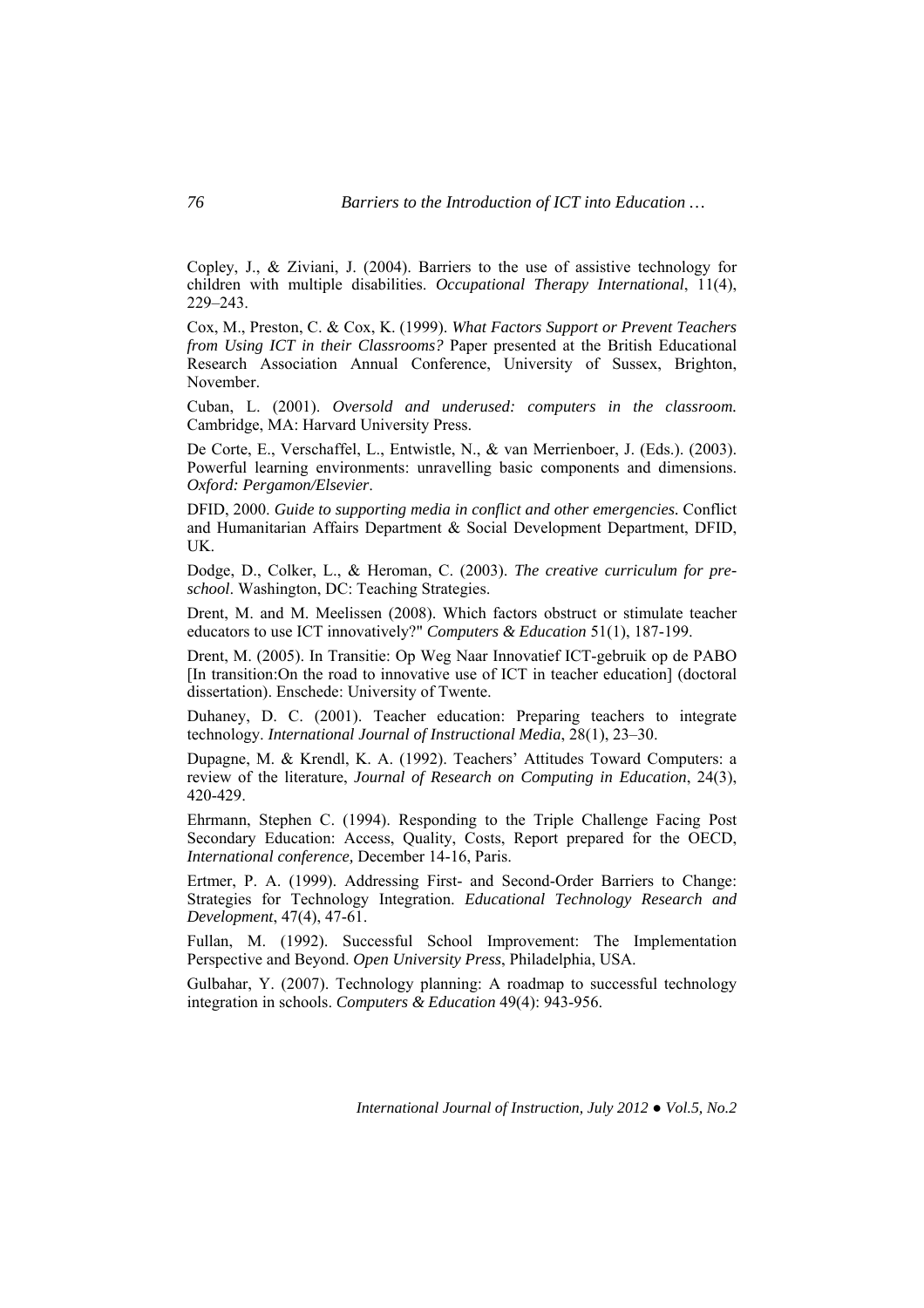Grabe, M., & Grabe, C. (2001). *Integrating Technology for Meaningful Learning*. Houghton Muffin Company. USA.

Hadley, M. & Sheingold, K. (1993). Commonalities and Distinctive Patterns in Teachers' Integration of Computers, *American Journal of Education*, 101(3), 261- 315.

Hamidi, F., M. & Meshkat, et al. (2011) Information technology in education, *Procedia Computer Science* 3: 369-373.

Harrison, A. W. & Rainer, R. K. (1992) The Influence of Individual Differences on Skill in End-User Computing. *Journal of Management Information Systems,* 9(1), 93-111.

Hattie, J. (2009). Visible learning. Abingdon: Routledge.

Hawkridge, D., Jawoski, J., & McMohan, H. (1990). Computers in the Third World Schools: Examples, Experiences and Issues, London.

Ian Mcdonald, H. (2001). Reshaping the New Educational Landscape, Convocation address at the Tenth Convocation of the Dr B R Ambedkar Open University, Hyderabad, India (November 25,2001).

Ihmeideh, F. M. (2009). Barriers to the Use of Technology in Jordanian Pre-School Settings. Technology, *Pedagogy and Education*, 18(3), 325-341.

ITU (International Telecommunication Union) (2009). Measuring the information society: The ICT development index. Geneva, Switzerland: International Telecommunication Union.

Kent TW, McNergney RF (1999). Will technology really change education? Thousand oaks. Corwin Press, CA.

Islam, T. & Md Selim, A. S (2006). Current Status and Prospects for E-learning in the Promotion of Distance Education in Bangladesh. *Turkish Online Journal of Distance Education*. 7 (1), 114-123. Retrieved April 26, 2011 from http://citeseerx.ist.psu.edu/viewdoc/download?doi=10.1.1.112.4888&rep=rep1&ty pe=pdf#page=114.

Keengwe, J., G. Onchwari, et al. (2008). Computer Technology Integration and Student Learning: Barriers and Promise. *Journal of Science Education and Technology* 17(6), 560-565.

Kessy, D., Kaemba, M., & Gachoka, M. (2006). The reasons for under use of ICT in education: In the context of Kenya, Tanzania and Zambia. Paper presented at the 4th IEEE International Workshop on Technology for Education in Developing Countries, Iringa, Tanzania.

Kluever, R. C., Lam T. C., Hoffman, E. R., Green, K. E., & Swearinges, D. L. (1994). The Computer Attitude Scale: Assessing Changes in Teachers' Attitudes Toward Computers. *Journal of Educational Computing Research*, 11 (3), 251-261.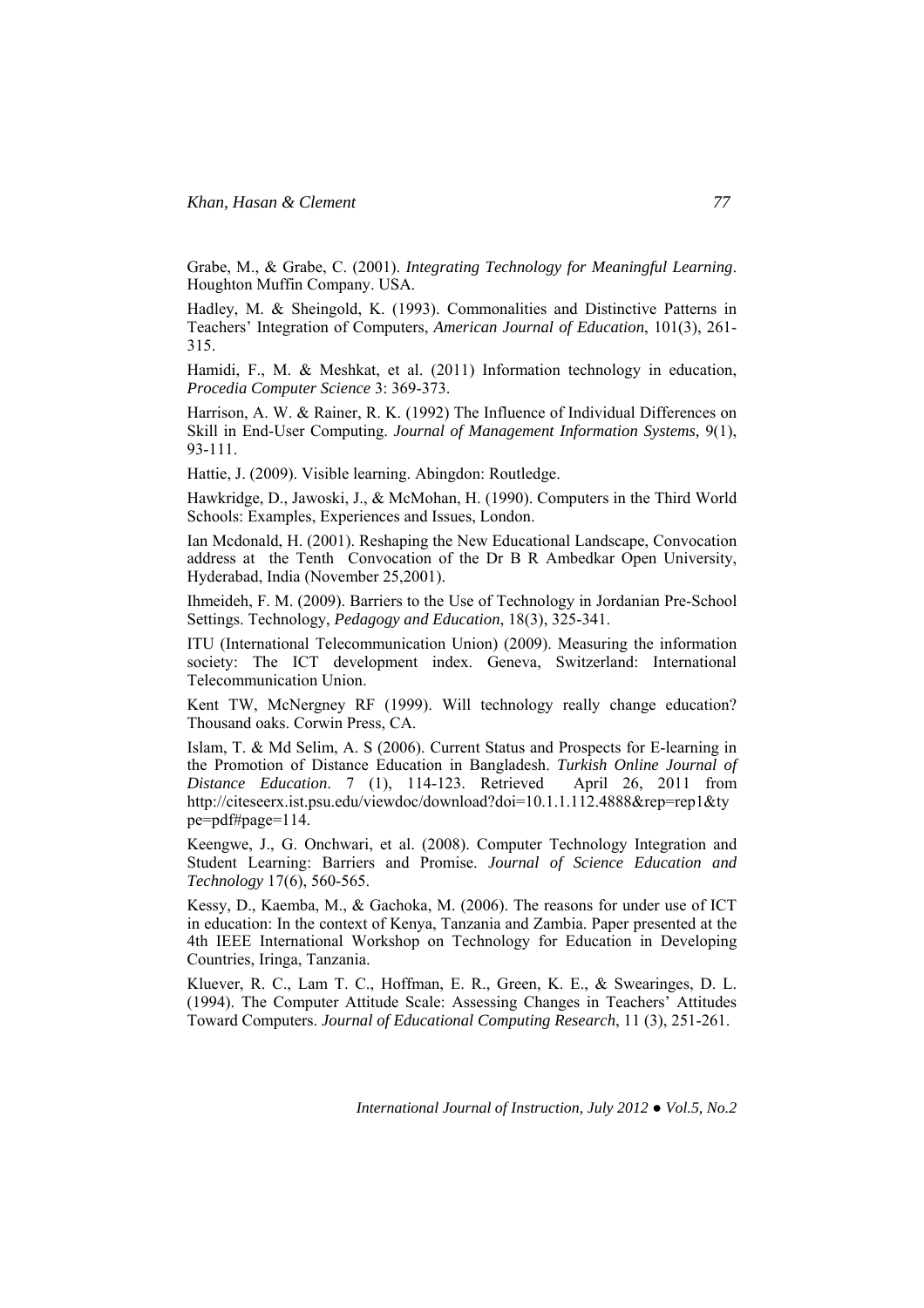Lawton, J., & Gerschner, V. T. (1982). A review of the Literature on Attitudes Towards Computers and Computerized Instruction. *Journal of Research and Development in Education*, 16(1), 50-55.

Leu, D., & Leu, D. (1997). Teaching with the Internet: Lessons from the classroom. Norwood, MA: Christopher-Gordon.

Lim, C. P. (2002). A theoretical framework for the study of ICT in schools: A proposal. *British Journal of Educational Technology*, 4, 411–421.

Macmillan.Leu, D., & Leu, D. (1997). Teaching with the Internet: Lessons from the classroom. Norwood, MA: Christopher-Gordon.Mamun.

M. A. & Tapan, S.M. (2009). Using ICT in Teaching-Learning at the Polytechnic Institutes of Bangladesh: Constraints and Limitations, *Teacher's World-Journal of Education and Research*, 33-34, 207-217.

MDG Report, (2010). The Millennium Development Goals (MDG) Report 2010, United Nation, New York, (p-72).

Morgan T. (1996). Using technology to enhance learning: changing the chunks. *Learning and leading with technology*, 23(5): 49–51.

Moseley, D. & Higgins, S. (1999). Ways Forward With ICT: effective pedagogy using information and communications technology for literacy and numeracy in primary schools. London: Teacher Training Agency.

Mumtaz, S. (2000). Factors Affecting Teachers' Use of Information and Communications Technology: A review of the Literature. *Journal of Information Technology for Teacher Education*, 9(3), 319-342.

 Nasser, R. (2008). A formative assessment of information communication technology in Lebanese schools. *International Journal of Education and Development Using Information and Communication Technology,* 4(3). Retrieved April 21, 2011, from

http://ijedict.dec.uwi.edu/viewarticle.php?id=492&layout=html

Newhouse P (1999). Examining how teachers adjust to the availability of portable computers. *Australian Journal of Educational Technology,* 15(2), 148–166. Retrieved April 28, 2011 from http://www.ascilite.org.au/ajet/ajet15/newhouse.html

Niederhauser, D. S., Salem, D. J., & Fields, M. (1999). Exploring teaching, learning, and instructional reform in an introductory technology course. *Journal of Technology and Teacher Education,* 7(2), 153–172.

Nir-Gal, O., & Klein, P. (2004). Computers for cognitive development in early childhood – The teacher's role in the computer-learning environment. *Information Technology in Childhood Education Annual*, 16, 97–119.

Novak, J. D. (1998). Learning, creating, and using knowledge: Concept maps as facilitative tools in schools and corporations. Mahwah, NJ: Lawrence Erlbaum Associates.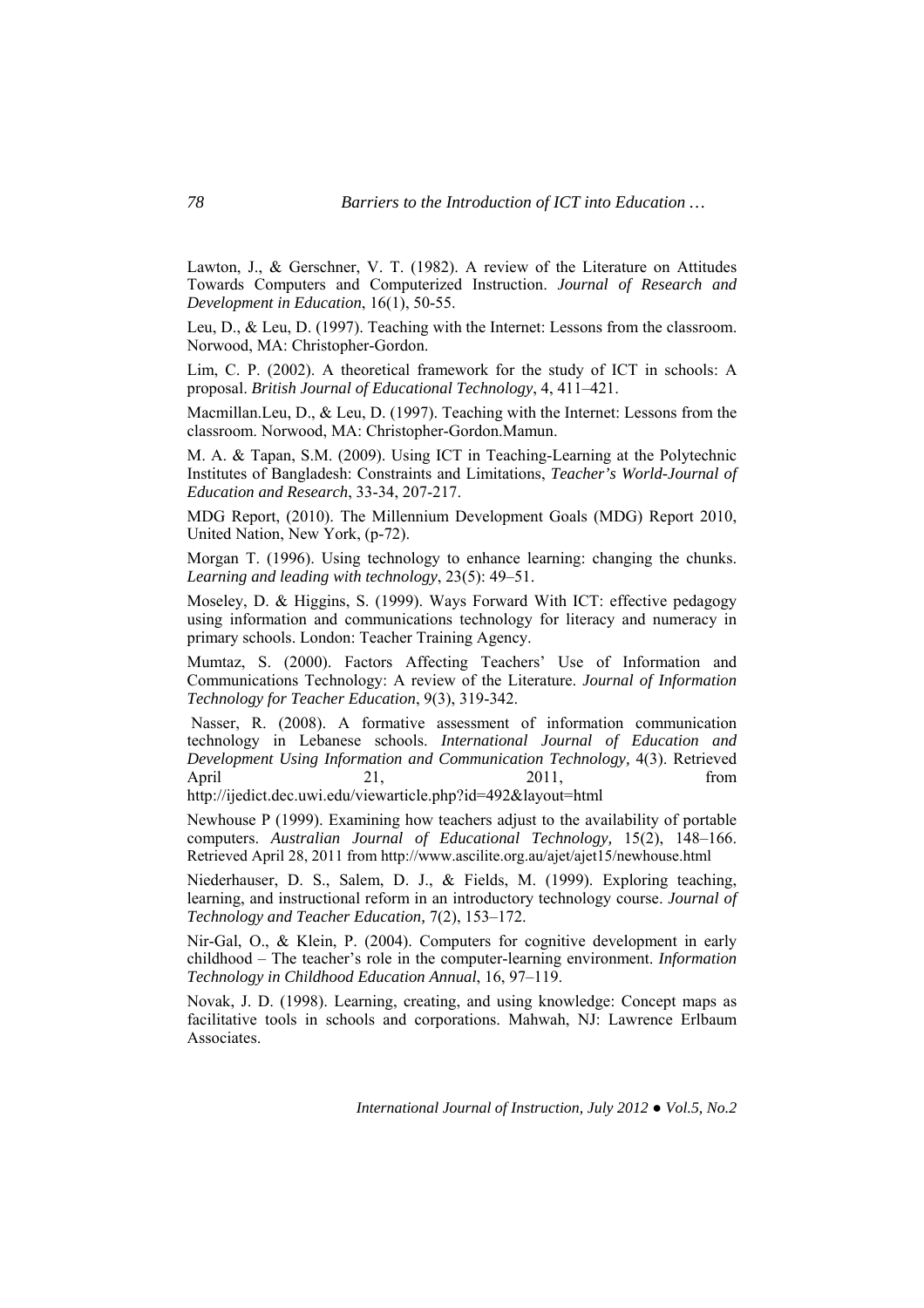O'Hara, M. (2008). Young children, learning and ICT: A case study in the UK maintained sector. *Technology, Pedagogy and Education*, 17(1), 29–40.

Pajo, K., & Wallace, C. (2001). Barriers to the uptake of web-based technology by university teachers. *Journal of Distance Education*, 16, 70–84.

Pelgrum, W.J. (2001). Obstacles to the Integration of ICT in Education: Results from a Worldwide Educational Assessment. *Computers & Education* 37, 163- 178.

Plomp, Tj., ten Brummelhis, A.C.A., & Rapmund, R. (1996). Teaching and Learning for the Future. Report of *the Committee on MultiMedia in Teacher Training (COMMITT)*. Den Haag: SDU.

Pulkkinen, J. (2007). Cultural globalization and integration of ICT in education. In K. Kumpulainen (Ed.), *Educational technology: Opportunities and challenges* (pp. 13–23). Oulu, Finland: University of Oulu.

Reigeluth, C. M., Watson, W. R., Watson, S. L., Dutta, P., Chen, Z., & Powell, N. (2008). Roles for technology in the information-age paradigm of education: *Learning management systems. Educational Technology,* 48(6), 32–39.

Rosswall, Thomas (1999). The role of ICT in higher education *at the beginning of this new millennium.* Thomas was the Rector of the Swedish University of Agricultural Sciences during the time of writing this piece. URL http://online.kennis.org/eva/eva06/ictslu.htm

Rosen, L. D. & Weil, M. M. (1995). Computer Availability, Computer Experience, and Technophobia Among Public School Teachers, *Computers in Human Behavior,* 11(1), 9-31.

Rosenthal, I. G. (1999). New Teachers and Technology: Are They Prepared? *Technology and Learning*, 19 (8), 22-24, 29-28.

Sanyal, B. C. (2001). New functions of higher education and ICT to achieve education for all, Paper prepared for the Expert Roundtable on University and Technology-for-Literacy/Basic Education Partnership in Developing Countries to be held in Paris from 10 to 12 September 2001.

Sarama, J., & Clements, D. (2001). Computers in early childhood mathematics. Paper presented at the American Educational Research Association, Panel Discussion, Seattle, WA.

Savage, S. J. and D. Waldman (2005). Broadband Internet access, awareness, and use: Analysis of United States household data, Telecommunications Policy 29(8): 615-633.

Sharma, R. C. (2003). Barriers in using technology for education in developing countries. *Information Technology: Research and Education*, 2003. Proceedings. ITRE2003. International Conference on.

Snoeyink R, Ertmer P (2001). Thrust into technology: how veteran teachers respond. Journal of educational technology systems (0047-2395), 30 (1), p. 85.